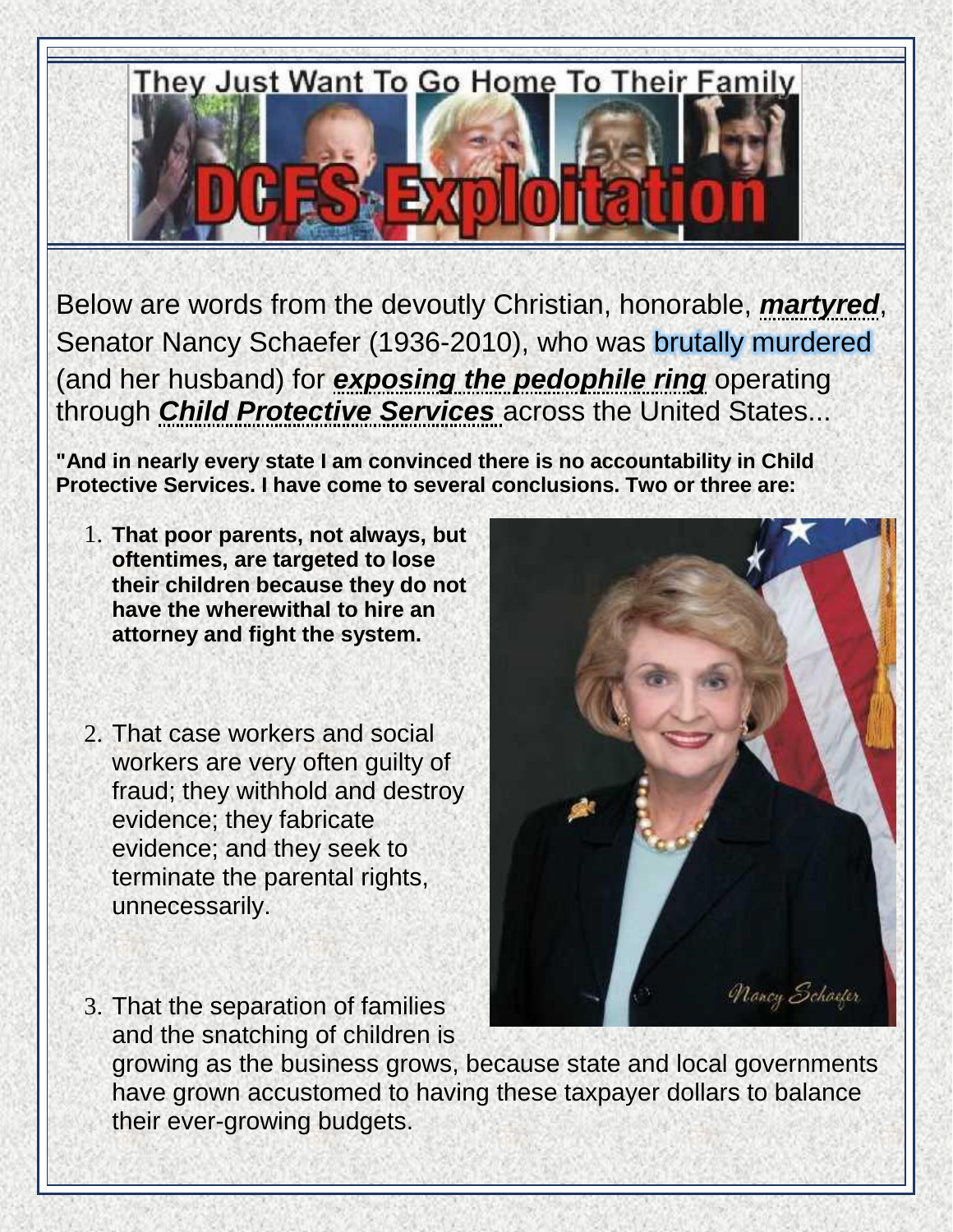- 4. That the bureaucracy is huge. Look at who is getting paid: state employees, attorneys, court investigators, guardians, court personal and judges, psychologists, therapists, psychiatrists, counselors, foster parents, adoptive parents, and on and on—All are looking to the children in state custody to provide job security!
- 5. That the *Adoption And Safe Families Act* set in motion first in 1974 by Walter Mondale, and later in 1997 by [Bill Clinton,](http://www.prisonplanet.com/pedophile-rings-clintons-pedophile-pal.html) offered **CASH BONUSES** to the states for every child they adopted out of foster care. In order to receive the adoption incentive bonuses, local Child Protective Services would need more children. They must have merchandise that sells. And they must have plenty so the buyer can choose. Some counties offer \$4,000 to \$6,000 bonus for each child adopted out to strangers. (And an additional \$2,000, for a special needs child, employees work to keep the federal dollars flowing).

But that is only the beginning figure in the formula in which each bonus is multiplied by the percentage that the state has managed to exceed its baseline adoption number. Therefore states and local communities work hard to reach their goals for increased numbers of adoption of children in foster care. As you can see this program is offered from the very top and is run by Health And Human Resources. This is why victims in Child Protection Services get no help from their legislators. ...

**The system cannot be trusted—it does not serve the people—it obliterates families and children just because it has the power to do so. What I have said to you in these few minute is that we must confront the fraud in Child Protective Services.** 

**Child Protective Services seizes children using the very system that is paid for by the taxpayer, who actually believes it is used to protect abused and neglected children. The bureaucracy of workers benefit financially by a system that converts children into cash, while destroying their families and their lives. No child who emerges from the system can ever be sound or whole. Many disappear and never, are ever, heard from again.** 

**God will not stand for what is happening to our children and our families. His heart beats for these children. He will life up the downtrodden. What is**